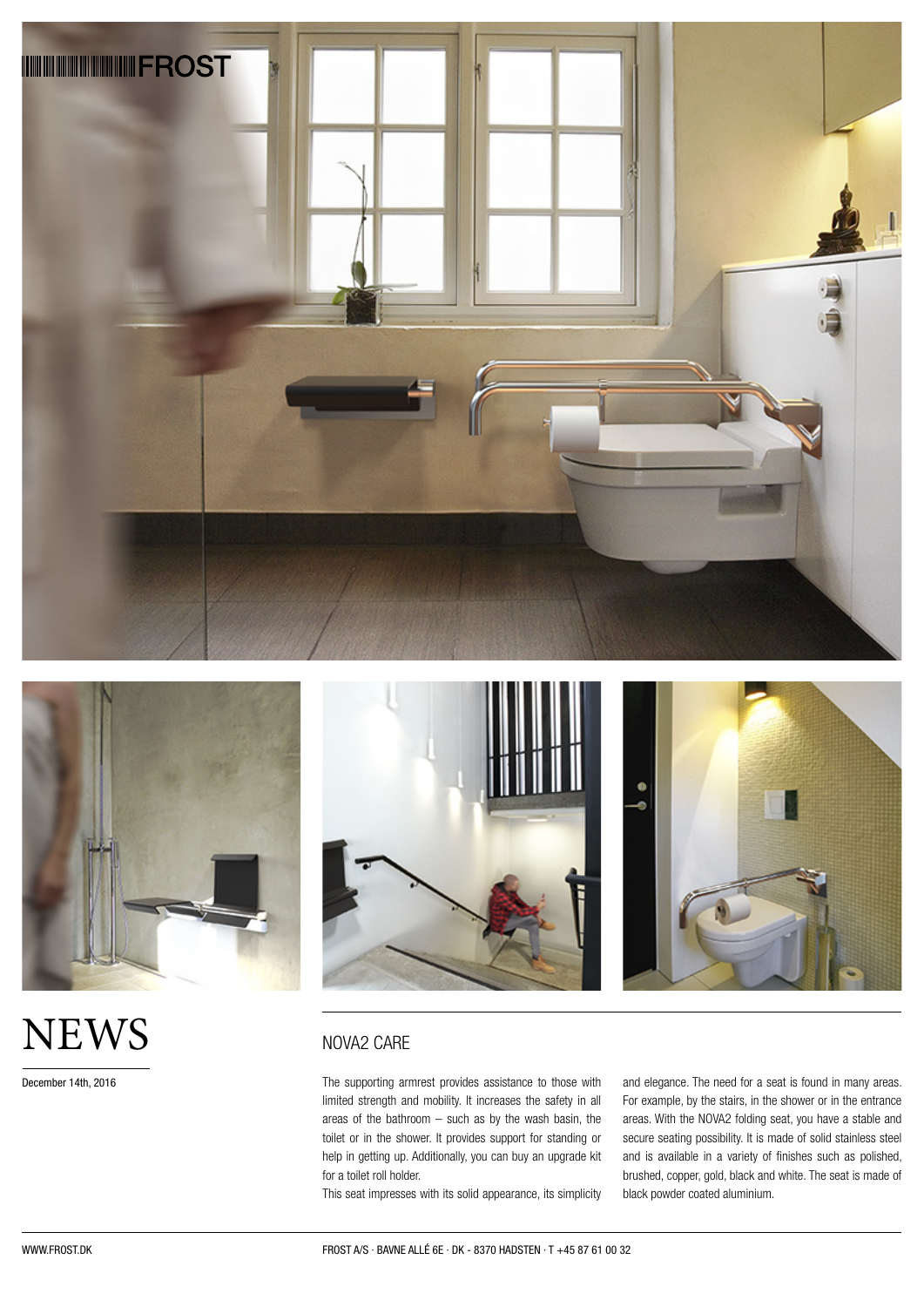





WWW.FROST.DK FROST A/S · BAVNE ALLÉ 6E · DK - 8370 HADSTEN · T +45 87 61 00 32